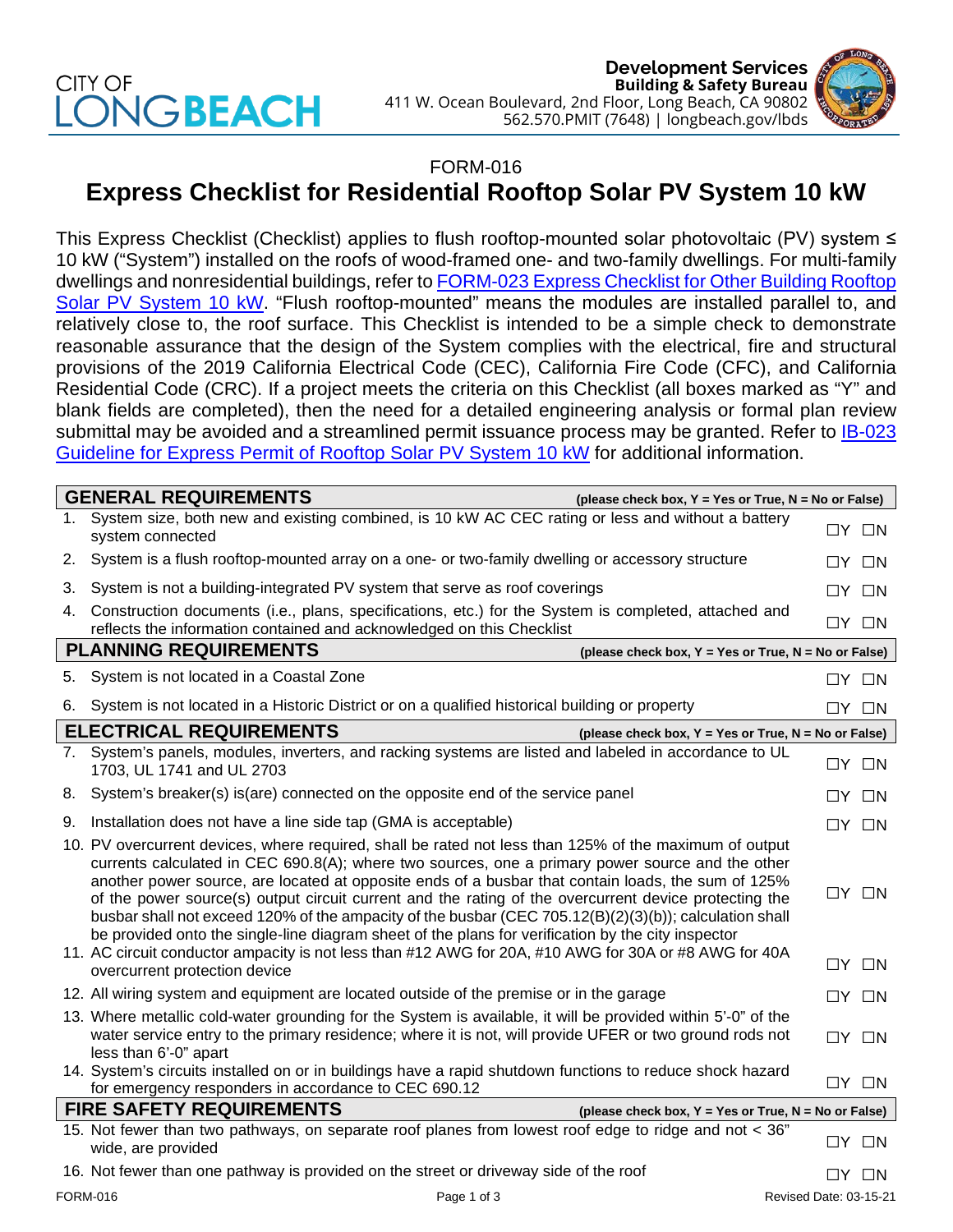| 17. Each roof plane with a PV array has a pathway not < 36" wide from the lowest roof edge to ridge on<br>the same roof plane as the PV array, on an adjacent roof plane, or straddling the same and adjacent<br>roof planes | $\Box Y$ $\Box N$                   |
|------------------------------------------------------------------------------------------------------------------------------------------------------------------------------------------------------------------------------|-------------------------------------|
| 18. Pathways are over areas capable of supporting fire fighters accessing the roof                                                                                                                                           | $\Box Y$ $\Box N$                   |
| 19. Pathways are in areas with minimal obstructions (e.g., vent pipes, conduit, or mechanical equipment)                                                                                                                     | $\Box Y$ $\Box N$                   |
| 20. PV arrays occupies ≤ 33% of the total roof area with ≥ 18" clear setback on both sides of the ridge; OR<br>PV arrays occupies > 33% of the total roof area with $\geq$ 36" clear setback on both sides of the ridge      | $\Box Y$ $\Box N$                   |
| 21. Panels and modules are not be placed on the portion of the roof that is below an emergency escape<br>and rescue opening AND has a pathway ≥ 36" wide to the emergency escape and rescue opening                          | $\Box Y$ $\Box N$                   |
| 22. System is a tested, listed and identified as a Class C roofing in accordance with UL 1703 and UL 2703                                                                                                                    | $\Box Y$ $\Box N$                   |
| 23. All required markings and placards will be permanently etched on plastic or phenolic resin placards;<br>sticker marking shall be on DC conduits/junction boxes                                                           | $\Box Y$ $\Box N$                   |
| 24. Roof penetrations shall be flashed and sealed                                                                                                                                                                            | $\Box$ y $\Box$ n                   |
| <b>STRUCTURAL REQUIREMENTS</b><br>(please check box, Y = Yes or True, N = No or False)                                                                                                                                       |                                     |
| <b>ROOF CHECKS</b>                                                                                                                                                                                                           |                                     |
| 25. Visual Review/Contractor's Site Audit of Existing Conditions:                                                                                                                                                            |                                     |
| Roof is a single roof without a reroof overlay<br>а.                                                                                                                                                                         | $\Box Y$ $\Box N$                   |
| Roof structure appear structurally sound, without signs of alterations or significant structural<br>b.<br>deterioration or sagging (see Figure 1*)<br>26. Roof Structure Data:                                               | $\Box Y$ $\Box N$                   |
| Measured roof slope (e.g., 6:12):<br>а.                                                                                                                                                                                      | :12                                 |
| Type of roof framing (rafter or manufactured truss):<br>b.                                                                                                                                                                   | $\Box$ rafter $\Box$ truss          |
| Measured rafter or truss spacing (center-to-center):<br>c.                                                                                                                                                                   | inch                                |
| Measured rafter size in inches (e.g., 1-3/4" x 3-3/4"):<br>d.                                                                                                                                                                | inch x<br>inch                      |
| Measured rafter horizontal span in feet and/or inches (see Figure 4*):<br>е.                                                                                                                                                 | $feet -$<br>inch                    |
| Horizontal rafter span in feet and/or inches per Table 2*:<br>f.                                                                                                                                                             | feet - inch                         |
| Measured horizontal rafter span is less than span in Table 2*:<br>q.                                                                                                                                                         | $\Box Y$ $\Box N$                   |
| SOLAR ARRAY CHECKS                                                                                                                                                                                                           |                                     |
| 27. Flush-Mounted System:                                                                                                                                                                                                    |                                     |
| a. Plane of the modules (panels) is parallel to the plane of the roof                                                                                                                                                        | $\Box Y$ $\Box N$                   |
| There is a 2" to 10" gap between underside of the modules and the roof<br>b.                                                                                                                                                 | $\Box$ y $\Box$ n                   |
| Modules do not overhang any roof edges (ridges, hips, gable ends, eaves)<br>с.                                                                                                                                               | $\Box Y$ $\Box N$                   |
| 28. Modules plus support components weigh no more than 4 psf for PV arrays                                                                                                                                                   | $\Box Y$ $\Box N$                   |
| 29. PV array covers no more than half of the total roof area (all roof planes)                                                                                                                                               |                                     |
|                                                                                                                                                                                                                              | $\Box N$<br>LIY.                    |
| 30. Solar support component from manufacturer's project-specific worksheets/tables are completed                                                                                                                             | $\Box N$<br>LIY.                    |
| 31. Roof plan of the module and anchor layout are attached (see Figure 2*)                                                                                                                                                   | $\Box Y$ $\Box N$                   |
| 32. Downward Load Check (Anchor Layout Check):                                                                                                                                                                               |                                     |
| Proposed anchor horizontal spacing (see Figure 2*):<br>а.<br>Horizontal anchor spacing per Table 1*:<br>b.                                                                                                                   | _feet -<br>inch<br>$feet - \n$ inch |
| Proposed anchor horizontal spacing is equal to or less than Table 1 <sup>*</sup> spacing:<br>c.                                                                                                                              |                                     |
| 33. Wind Uplift Check (Anchor Fastener Check):                                                                                                                                                                               | $\Box Y$ $\Box N$                   |
| a. Anchor fastener data (see Figure 3*):                                                                                                                                                                                     |                                     |
| (1). Diameter of lag screw, hanger bolt or self-drilling screw:                                                                                                                                                              | inch                                |
| (2). Embedment depth of rafter:                                                                                                                                                                                              | inch                                |
| (3). Number of screws per anchor (typically one):                                                                                                                                                                            |                                     |
| (4). 5/16" diameter lag screws with 2.5" embedment into the rafter are used OR the anchor<br>fasteners meet the manufacturer's guidelines                                                                                    | $\Box Y$ $\Box N$                   |

FOOTNOTE: \* Refer to the website at [longbeach.gov/lbds/building/permit-center/solar-permit/](http://longbeach.gov/lbds/building/permit-center/solar-permit/) for the referenced tables and figures on this checklist.